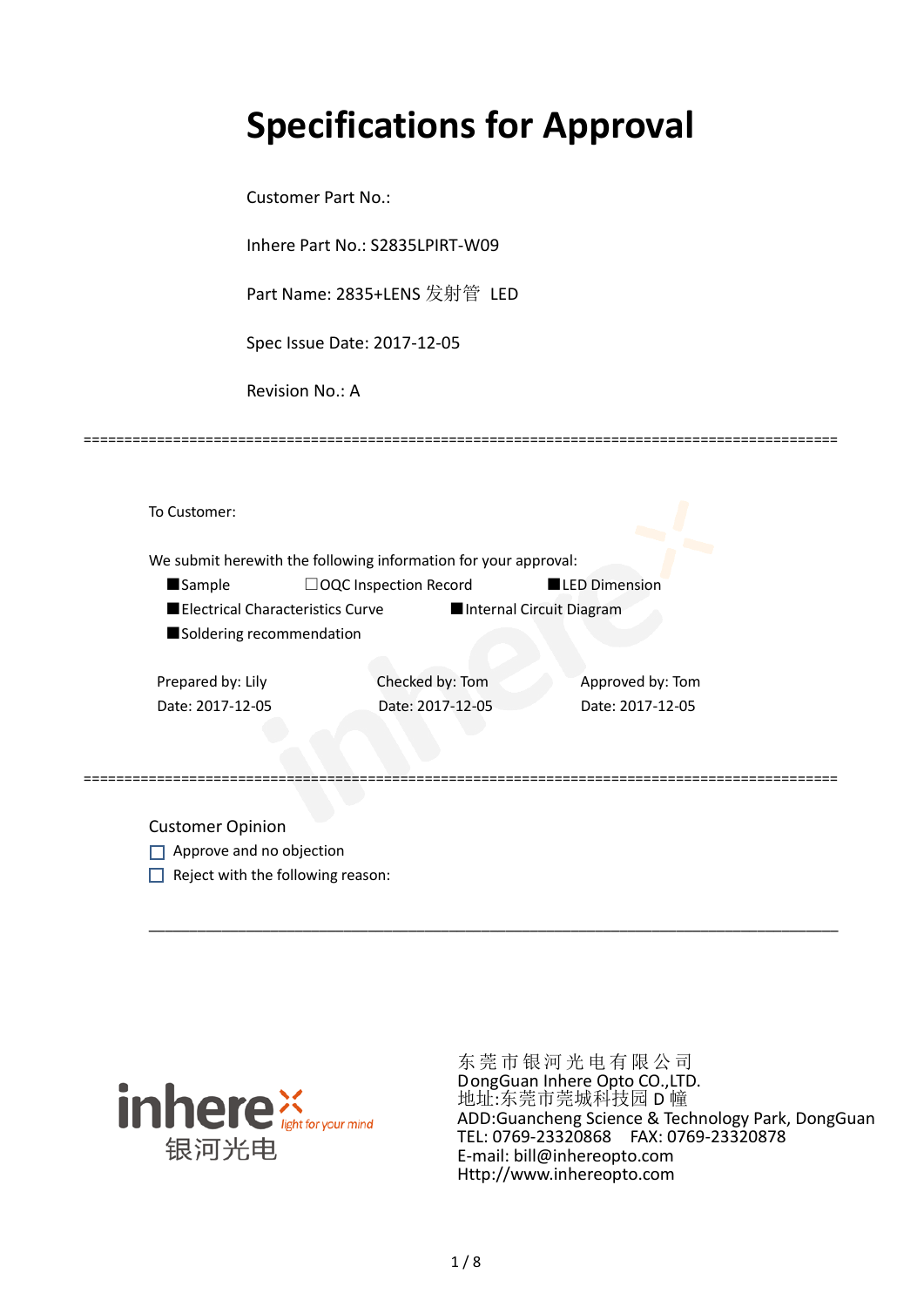#### **Features**

2.8mmⅹ3.5mm LED, 1.92mm thickness

Low power consumption

Wide view angle

Package: 3000pcs/reel

RoHS Compliant

# **Applications**

 $\mathbf{1}$ 

 $\mathbf{1}$ 

Ideal for back light and indicator

Various colors and lens types available

# **Package outlines Recommend Pad Layout**

#### 3,50 [0,14"] 2,00 [0,08"] 1,40 [0]  $\sqrt{ }$  $[0, 11"$ [0,08  $\tilde{c}$ 2,80  $\subseteq$  $\widehat{\omega}$ 84[0,07"]  $0,60$   $[0,02"]$ П  $\tilde{c}$ **ATTENTION** ,55[0,02"]  $\cap$  $\bullet$  2  $\overline{1}$  $[0.08"$ OBSERVE PRECAUTIONS FOR HANDLING  $[0, 04]$ ELECTROSTATIC  $\alpha$ SENSITIVE DEVICES  $\overline{O}$

| Part No.       | <b>Emitted color</b> | <b>Dice</b>    | Lens color        |
|----------------|----------------------|----------------|-------------------|
| S2835LPIRT-W09 | Infrared             | GaAlAs/ GaAlAs | Water transparent |

#### Notes:

All dimensions are in millimeters (inches);

Tolerances are ±0.10mm (0.004inch) unless otherwise noted.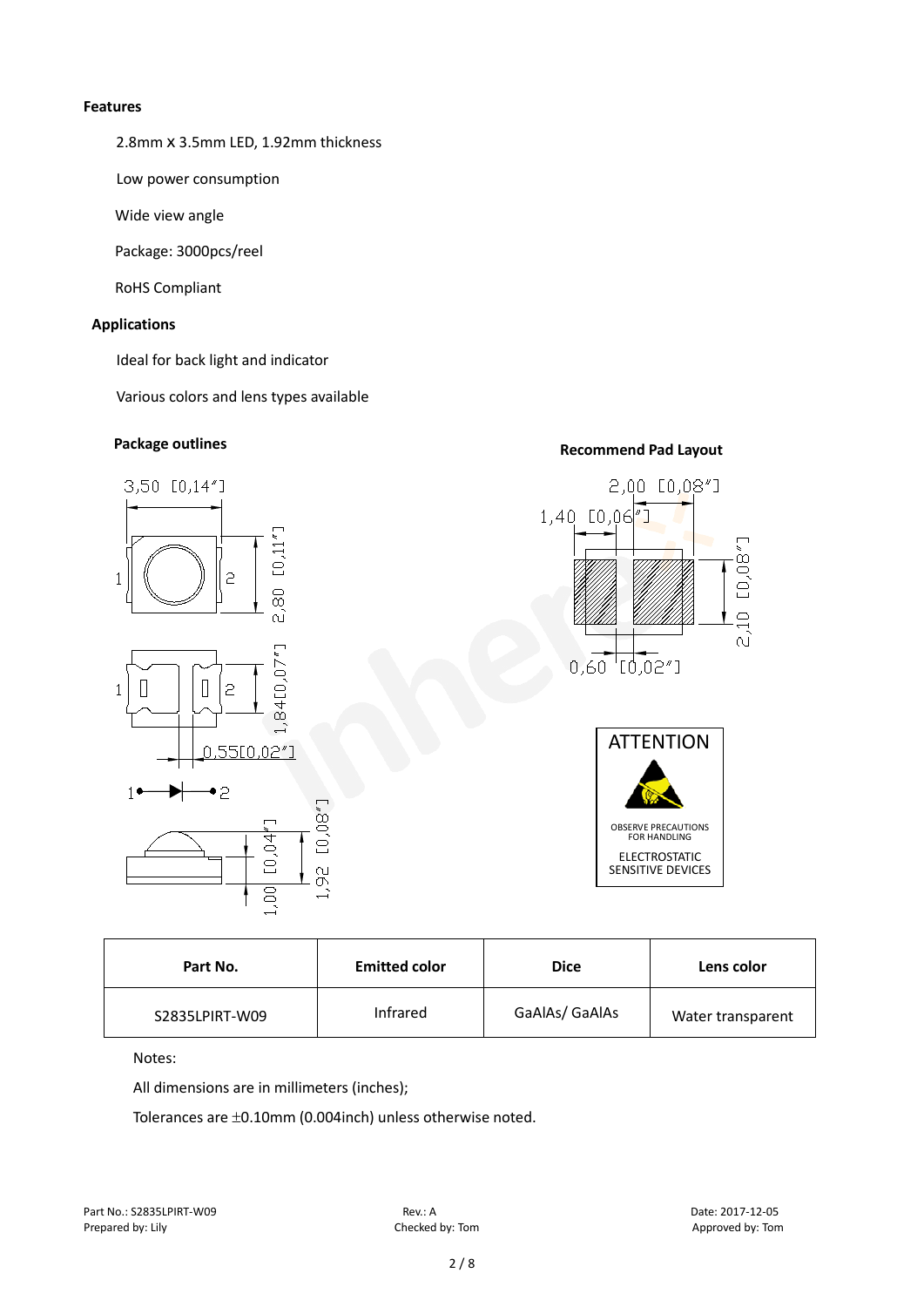# **Absolute Maximum Ratings (Ta=25**℃)

| <b>Parameter</b>      | Symbol      | Value           | Unit         |
|-----------------------|-------------|-----------------|--------------|
| Forward current       | If          | $\leqslant$ 100 | mA           |
| Reverse voltage       | Vr          | $\leqslant$ 10  | V            |
| Power dissipation     | Pd          | 650             | mW           |
| Operating temperature | Top         | $-40$ ~ $+85$   | $^{\circ}C$  |
| Storage temperature   | <b>Tstg</b> | $-20$ ~+65      | $^{\circ}$ C |

# **Electro-Optical Characteristics (Ta=25**℃)

| Parameter                   | <b>Test</b><br><b>Condition</b> | Symbol        | Value                    |                          |                                       |         |
|-----------------------------|---------------------------------|---------------|--------------------------|--------------------------|---------------------------------------|---------|
|                             |                                 |               | Min                      | <b>Typ</b>               | <b>Max</b>                            | Unit    |
| Wavelength at peak emission | $If=100mA$                      | $\lambda p$   | 925                      | 940                      | 955                                   | nm      |
| Spectral half bandwidth     | $If=100mA$                      | Δλ            | $\overline{\phantom{m}}$ | 40                       | --                                    | nm      |
| Forward voltage             | $If=100mA$                      | Vf            | --                       | 1.4                      | 1.8                                   | $\sf V$ |
| Luminous Intensity          | $If=100mA$                      | le            | 30                       | 105                      | $\hspace{0.05cm}$ – $\hspace{0.05cm}$ | mW/sr   |
| Viewing angle at 50% IE     | $l$ If=100mA                    | $2\theta$ 1/2 | $-$                      | 15                       | $\qquad \qquad -$                     | Deg     |
| Reverse current             | $Vr = 5V$                       | Ir            | $- -$                    | $\overline{\phantom{a}}$ | 10                                    | μA      |

#### Note:

1.  $\theta_{\frac{1}{2}}$ is the angle from optical centerline where the luminous intensity is  $\frac{1}{2}$  the optical centerline value.

2. The tolerance of emission intensity (I e ) is  $\pm 15\%$ .

3. The tolerance of forward voltage is±0.05V

4. The tolerance of wavelength is±1nm.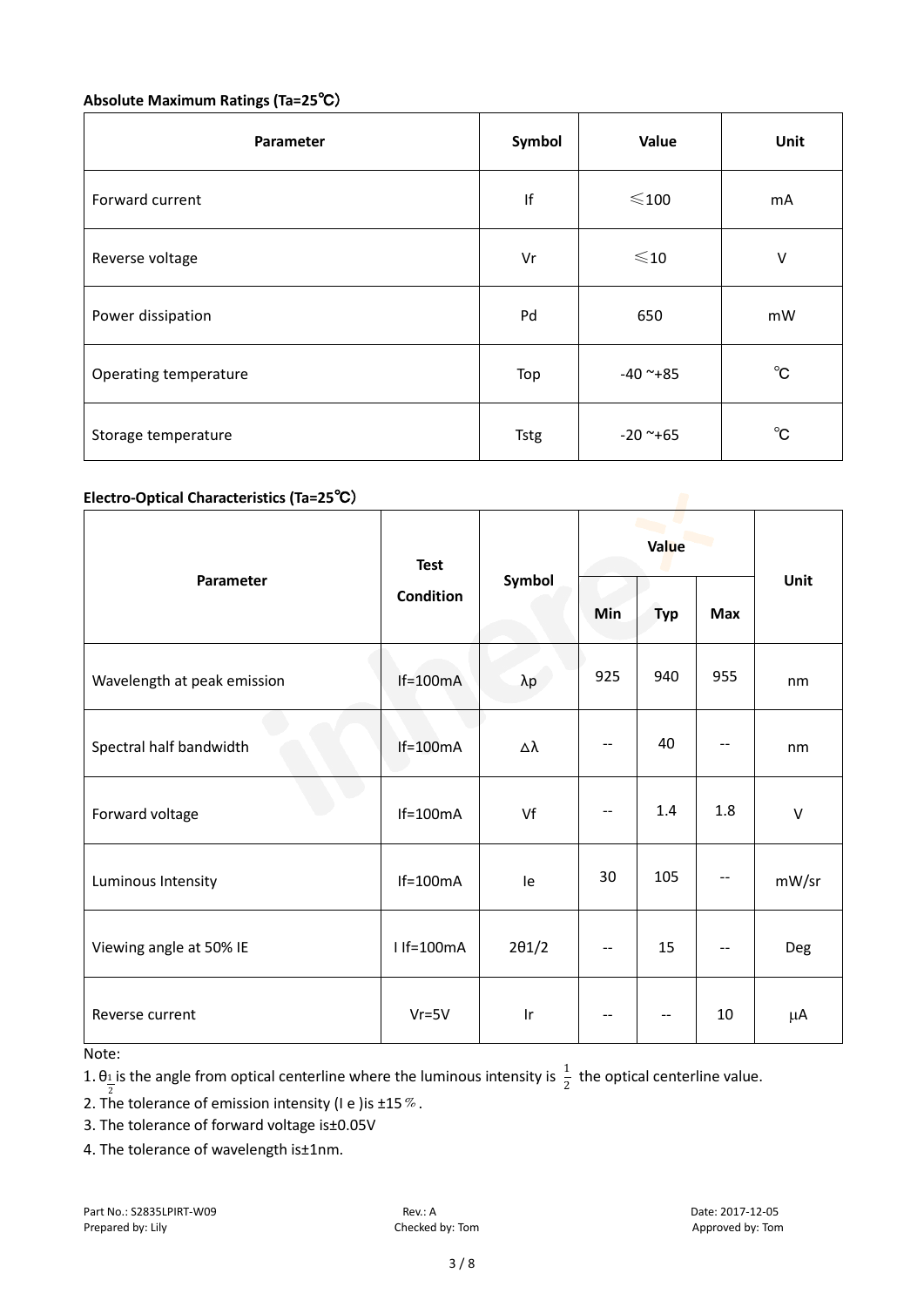#### **Optical characteristic curves**

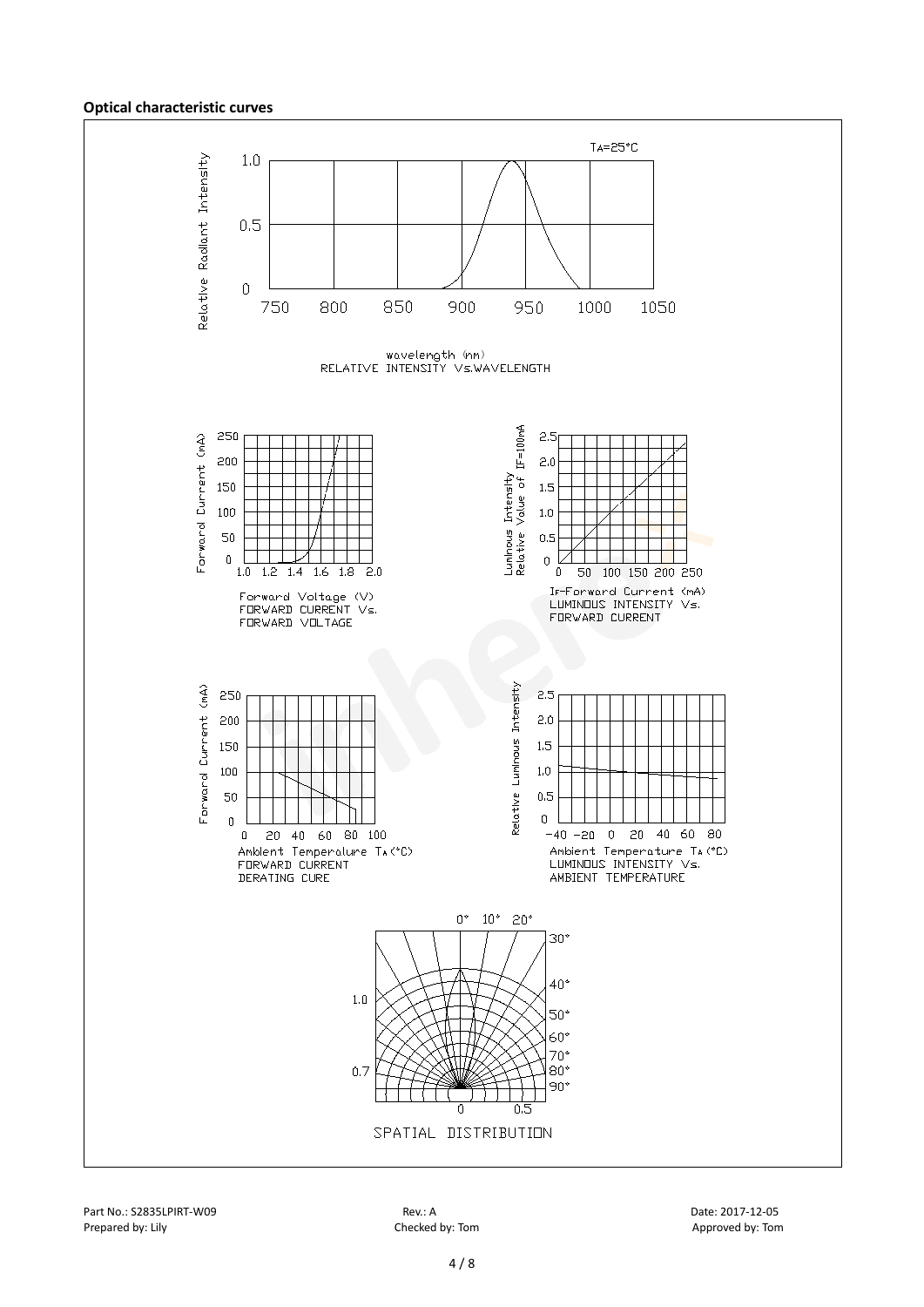## **Reflow Profile**

Reflow Temp/Time



## Notes:

- 1. We recommend the reflow temperature 245℃ (±5℃). The maximum soldering temperature should be limited to 260℃.
- 2. Don't cause stress to the epoxy resin while it is exposed to high temperature.
- 3. Number of reflow process shall be 2 times or less.

## ■Soldering iron

Basic spec is  $\leq$  5sec when 320°C (±20°C). If temperature is higher, time should be shorter (+10°C $\rightarrow$  -1sec). Power dissipation of iron should be smaller than 20W, and temperatures should be controllable .Surface temperature of the device should be under 350℃.

## **Rework**

- 1. Customer must finish rework within 5 sec under 340℃.
- 2. The head of iron cannot touch copper foil
- 3. Twin-head type is preferred.



Avoid rubbing or scraping the resin by any object, during high temperature, for example reflow solder etc.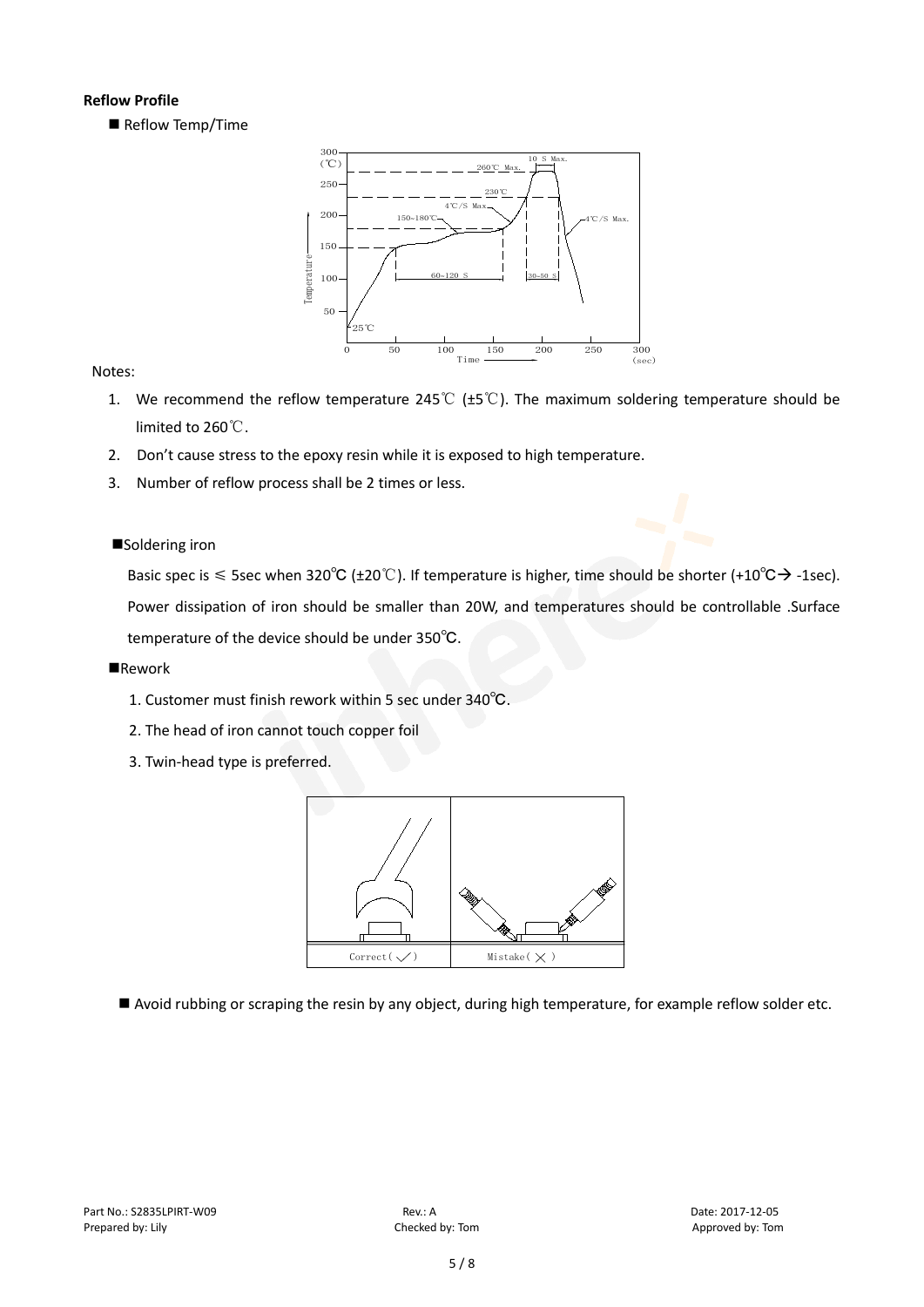#### T**est circuit and handling precautions**

Test circuit



#### **Storage**

- 1. Before opening the package, the LEDs should be kept under the condition <30℃and < 90%RH.After opening the package, the LEDs should be stored under the condition <30℃and < 70%RH.
- 2. The LEDs should be used within a year. And after opening the package, The LEDs should be used within 24hours.
- 3. If the desiccant is faded or the LEDs have exceeded the storage time, Re-baking is required under the condition  $60±6°C$  for 24 hours.
- 4. The lens of LEDs is prone to attract dust so the relevant steps should be taken to keep the emitter free of dust.

## **Handling**

Handle the component along the side surfaces by using forceps or appropriate tools. The forceps or other appropriate tools should not put any pressure on the lens. It's also strictly forbidden to poke and press the lens.

## **Thermal Management**

When the LED is drive by large current, the TJ (junction temperature) will exceed its limit, which will shorten lifetime of LEDs seriously. The thermal management should effectively reduce the resistance of products. The general way foe the thermal management is to mount the LED on a metal core printed circuit board

(MCPCB).It is recommended that the surface area of the MCPCB is at least 20 cm2 for 1W LED(and 30cm2 foe 3W LED),while we recommend using an additional heat sink, and the MCPCB heat-conducting adhesive with a thermal conductivity greater than 3.0W/mK. The thermal glue or paste should with a thermal conductivity greater than 3.0W/mK and its thickness must be less than 100um.

## **Cleaning**

When cleaning is necessary, using clean soft cloth and dipping the isopropyl alcohol to erasure the dirt gently. Do not clean it with the solvents such as Acetone, lest erode or destroy the LEDs.

- Electrical Notes
- 1. The LED cannot be drive reversely.
- 2. It's necessary to have the measures to limit the current Otherwise slight voltage shift may cause enormous current change and results in the failure of LEDs.
- 3. It is recommended that the drive current should be lower when the light output is enough for applying. It would be helpful to improve the product's reliability.
- **Antistatic**

The LEDs are electrostatic sensitive devices, so antistatic steps should be taken during the processing.

Part No.: S2835LPIRT-W09 **Rev.: A** Rev.: A Rev.: A Date: 2017-12-05 Prepared by: Lily Checked by: Tom Checked by: Tom Approved by: Tom Approved by: Tom Approved by: Tom Approved by: Tom Approved by: Tom Approved by: Tom Approved by: Tom Approved by: Tom Approved by: Tom Approved by: Tom Ap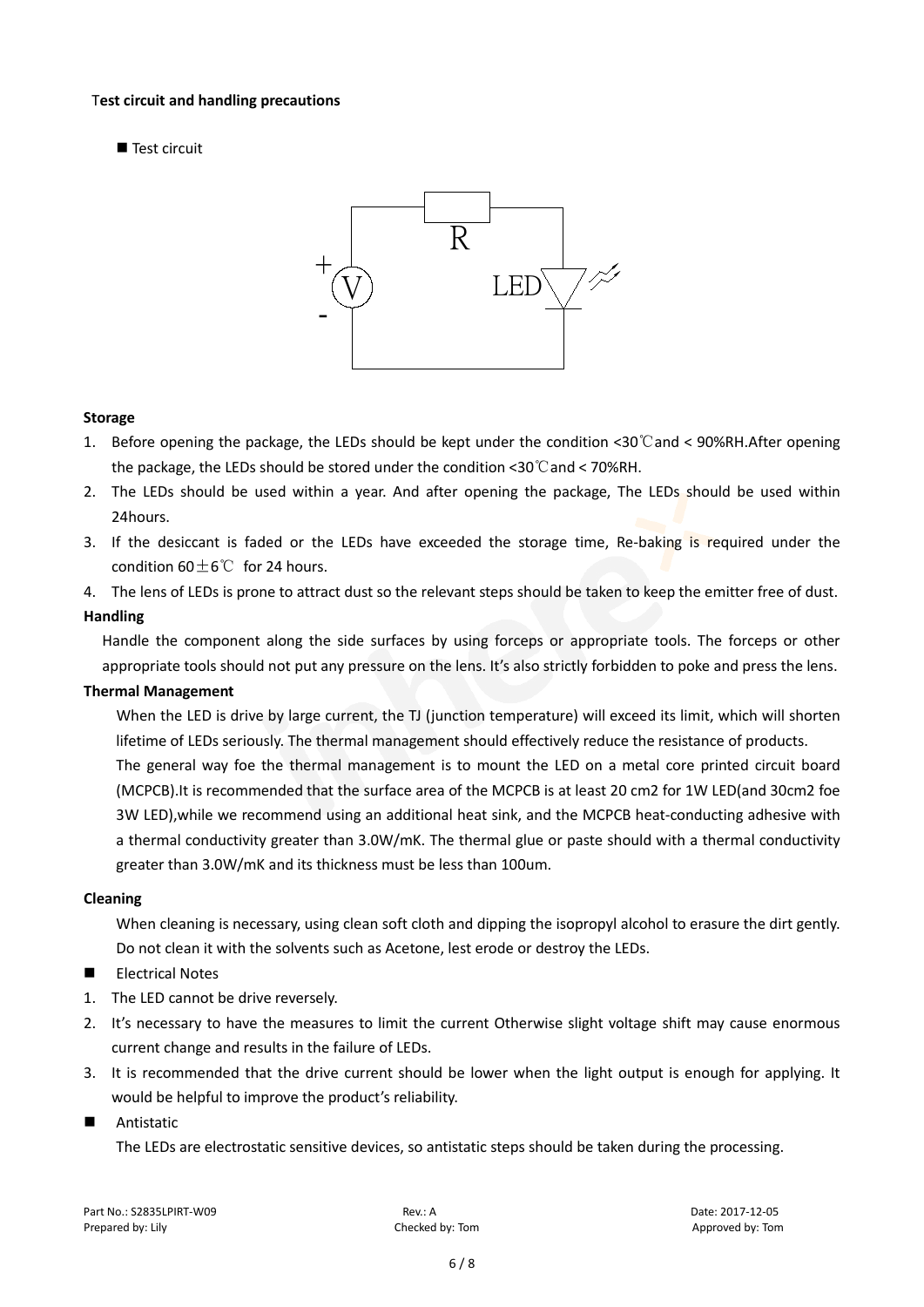# **Test Items and Results of Reliability**

| <b>Test Item</b>                                  | <b>Test Conditions</b>                                                       | <b>Standard</b><br><b>Test Method</b> | <b>Note</b> | <b>Number of</b><br><b>Test</b> |
|---------------------------------------------------|------------------------------------------------------------------------------|---------------------------------------|-------------|---------------------------------|
| <b>Reflow Soldering</b>                           | Ta=260±5 °C, Time=10±2S                                                      | JB/T 10845-2008                       | 3times      | 0/22                            |
| Salt Atmosphere                                   | Ta=35±3°C, PH=6.5 $\sim$ 7.2                                                 | GB/T 2423.17-2008                     | 24hrs       | 0/22                            |
| Temperature Cycling                               | -40 $±5^{\circ}$ C<br>$30±1$ min<br>个→(25℃/5±1min)↓<br>100±5°C<br>$30±1$ min | GB/T 2423.22-2012                     | 100cycles   | 0/22                            |
| <b>Thermal Shock</b>                              | Ta=-40±5 $°C$ ~100±5 $°C$ ,<br>15±1min dwell                                 | GB/T 2423.22-2012                     | 100cycles   | 0/22                            |
| High Humidity High Temp.<br>Cycling               | Ta=30±5 $^{\circ}$ C $\sim$ 65±5 $^{\circ}$ C,<br>90±5%RH,24hrs/1cycle       | GB/T 2423.4-2008                      | 10cycles    | 0/22                            |
| High Humidity High Temp.<br>Storage Life          | Ta=85±5 °C, $\psi$ (%)=85±5%RH                                               | GB/T 2423.3-2006                      | 1000hrs     | 0/22                            |
| High Temperature<br>Storage Life                  | Ta=100±5°C, non-operating                                                    | GB/T 2423.2-2008                      | 1000hrs     | 0/22                            |
| Low Temperature<br>Storage Life                   | Ta=-40±5℃, non-operating                                                     | GB/T 2423.1-2008                      | 1000hrs     | 0/22                            |
| Life Test                                         | Ta=26±5℃,@20mA,<br>$\psi$ (%)=25%RH~55%RH                                    |                                       | 1000hrs     | 0/22                            |
| High Humidity High Temp.<br><b>Operating Life</b> | Ta=85±5℃,@20mA,<br>$\psi$ (%)=85%RH                                          | GB/T 2423.3-2006                      | 500hrs      | 0/22                            |
| Low Temperature<br><b>Operating Life</b>          | Ta=-20±5℃,@20mA                                                              | GB/T 2423.1-2008                      | 1000hrs     | 0/22                            |